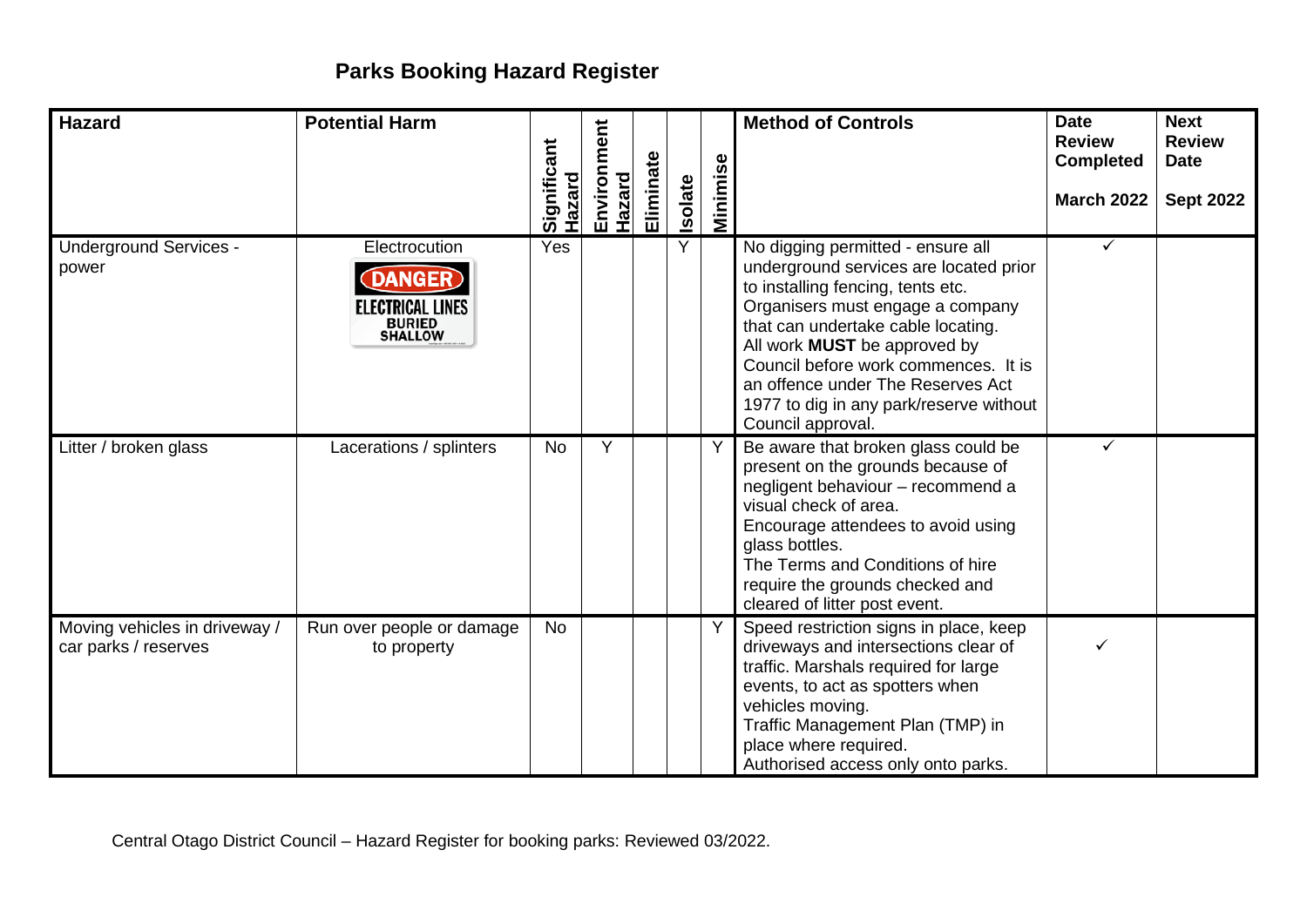| <b>Hazard</b>                                                       | <b>Potential Harm</b>                                                                            | Significant | Environment<br>Hazard | Eliminate |        |          | <b>Method of Controls</b>                                                                                                                                                                                                                                | <b>Date</b><br><b>Review</b><br><b>Completed</b> | <b>Next</b><br><b>Review</b><br><b>Date</b> |
|---------------------------------------------------------------------|--------------------------------------------------------------------------------------------------|-------------|-----------------------|-----------|--------|----------|----------------------------------------------------------------------------------------------------------------------------------------------------------------------------------------------------------------------------------------------------------|--------------------------------------------------|---------------------------------------------|
|                                                                     |                                                                                                  | Hazard      |                       |           | solate | Minimise |                                                                                                                                                                                                                                                          | <b>March 2022</b>                                | <b>Sept 2022</b>                            |
| Slips / Trips / Falls                                               | Sprains, collision injuries,<br>broken bones                                                     | <b>No</b>   |                       |           |        |          | Organisers to monitor event for safe<br>housekeeping, awareness of<br>surroundings, appropriate footwear.                                                                                                                                                | ✓                                                |                                             |
| Alcohol / Drugs / Medication                                        | Health issues, sleep<br>difficulties, concentration<br>lapses, mood changes,<br>injury to others | <b>No</b>   |                       | Y         |        |          | Zero tolerance for drugs or excessive<br>alcohol in Council parks and reserves,<br>organisers to monitor event, regular<br>reinforcement. Contact Police when<br>concerns are witnessed.<br>Appropriate licence in place for alcohol<br>sales at events. |                                                  |                                             |
| Fire                                                                | Injury to people, damage to<br>assets, event abandoned                                           | No          | Y                     |           |        | Y        | Have a confirmed evacuation<br>assembly point. Call fire service on<br>111 and provide clear instructions of<br>location and access point if possible.<br>Do not attempt to put out any fire - call<br>fire service.                                     | ✓                                                |                                             |
| Contractor Operations, (e.g.<br>turf mowing/spraying<br>operations) | Personal Injury, damage to<br>property, injury to pets                                           | <b>No</b>   |                       |           | Y      |          | Parks Contractor is aware of all<br>booked events and manage their<br>operations ahead of any event as part<br>of the preparations.<br>Signage is installed ahead of sports<br>field broadleaf spraying operations.                                      | $\checkmark$                                     |                                             |
| Other users of the park                                             | Personal injury, damage to<br>property                                                           | <b>No</b>   |                       |           |        | Y        | Be aware of other park users. Children<br>to be supervised by parent or<br>caregiver. Report suspicious<br>behaviour to the Police and Council.                                                                                                          | $\checkmark$                                     |                                             |
| Frosty / icy / muddy<br>conditions                                  | Trips, slips, falls and chill<br>blains to extremities. Lack of<br>visibility                    | <b>No</b>   | Y                     |           |        | Υ        | Wear appropriate shoes/clothes for<br>conditions and event.<br>Appropriate clothing for conditions.<br>Organisers to have a First Aid kit on<br>site and communication in place.                                                                         | $\checkmark$                                     |                                             |

Central Otago District Council – Hazard Register for booking parks: Reviewed 03/2022.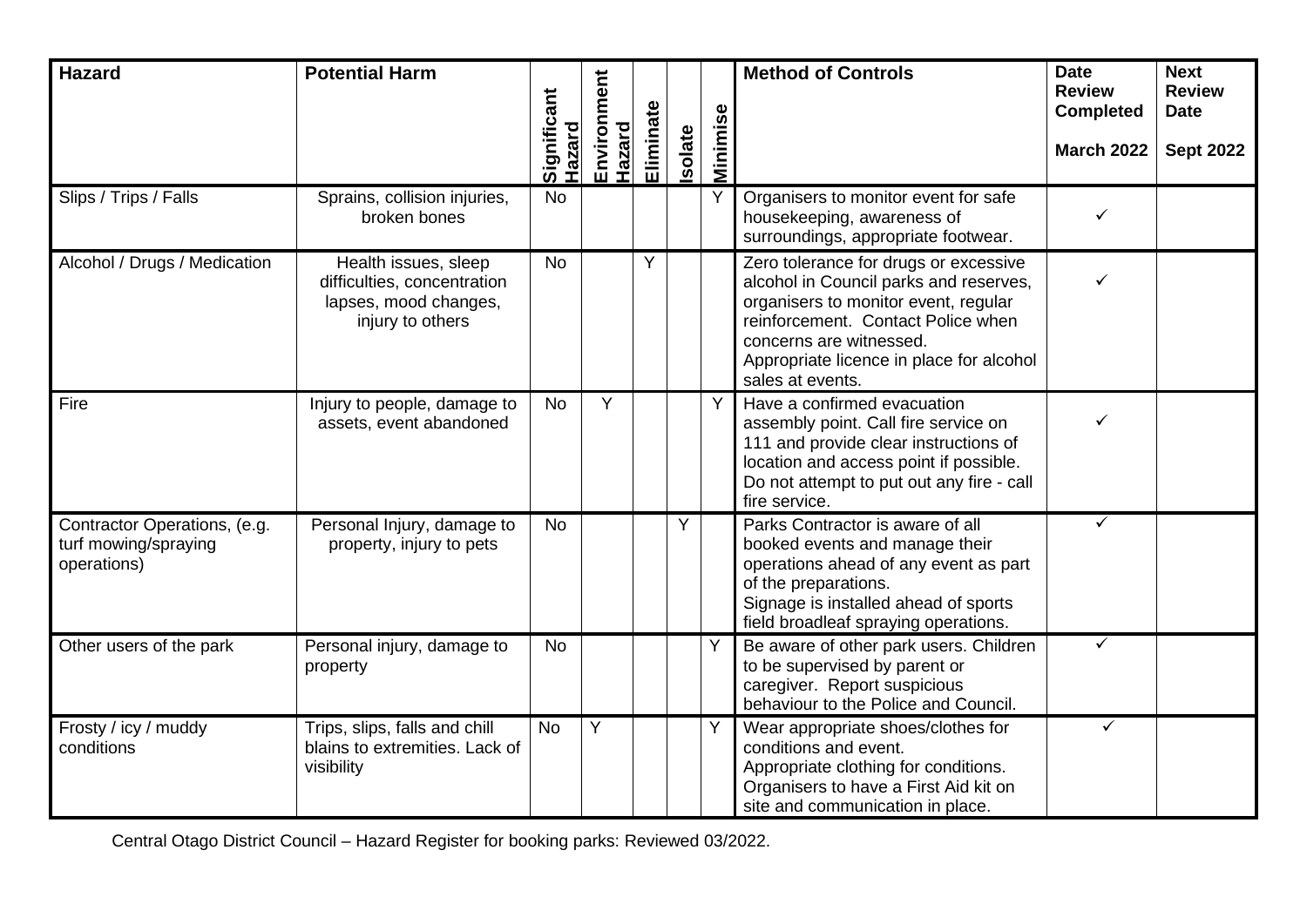| <b>Hazard</b>                                                            | <b>Potential Harm</b>              |                              | Environment<br>Hazard |           |         |          | <b>Method of Controls</b>                                                                                                                                                                                                                                                                   | <b>Date</b><br><b>Review</b><br><b>Completed</b> | <b>Next</b><br><b>Review</b><br><b>Date</b> |
|--------------------------------------------------------------------------|------------------------------------|------------------------------|-----------------------|-----------|---------|----------|---------------------------------------------------------------------------------------------------------------------------------------------------------------------------------------------------------------------------------------------------------------------------------------------|--------------------------------------------------|---------------------------------------------|
|                                                                          |                                    | Significant<br><b>Hazard</b> |                       | Eliminate | Isolate | Minimise |                                                                                                                                                                                                                                                                                             | <b>March 2022</b>                                | <b>Sept 2022</b>                            |
|                                                                          |                                    |                              |                       |           |         |          | Postpone event start or date if weather<br>conditions are a concern.                                                                                                                                                                                                                        |                                                  |                                             |
| Loose animals (e.g. Dogs)                                                | Bites/ serious harm                | Yes                          | Y                     |           |         | Υ        | Dogs are not permitted on any sports<br>field areas - report any issues to<br>Council (03)4400056.<br>Dogs must be kept under control - on<br>a lead or remain in vehicle with<br>window open.<br>Offenders can face a \$300 fine for<br>allowing their dog to foul without<br>cleaning up. | ✓                                                |                                             |
| Sun exposure                                                             | Sun burn, melanoma,<br>dehydration | Yes                          | Y                     |           |         | Υ        | Personal responsibility to wear<br>suitable clothing including hats,<br>sunglasses, sunscreen.<br>Encourage participants to bring<br>adequate drinking water.<br>Minimise exposure to sun through<br>providing shade areas.                                                                 | ✓                                                |                                             |
| Dangerous trees - windblown<br>damage, hanging branches,<br>low branches | Injury to body and property        | <b>No</b>                    | Y                     |           |         | Y        | Notify Council of any damaged trees<br>or limbs particularly after high wind<br>events.<br>Council regularly monitor health of<br>trees and undertake pruning/removals<br>as identified.                                                                                                    | ✓                                                |                                             |
| <b>Amusement devices</b>                                                 | Injury                             | Yes                          |                       |           |         | Y        | All amusement devices must have a<br>current registration.<br>Competent operators only.<br>Organisers must apply to Council for a<br>permit to operate on a<br>park/sportsground.                                                                                                           | ✓                                                |                                             |

Central Otago District Council – Hazard Register for booking parks: Reviewed 03/2022.